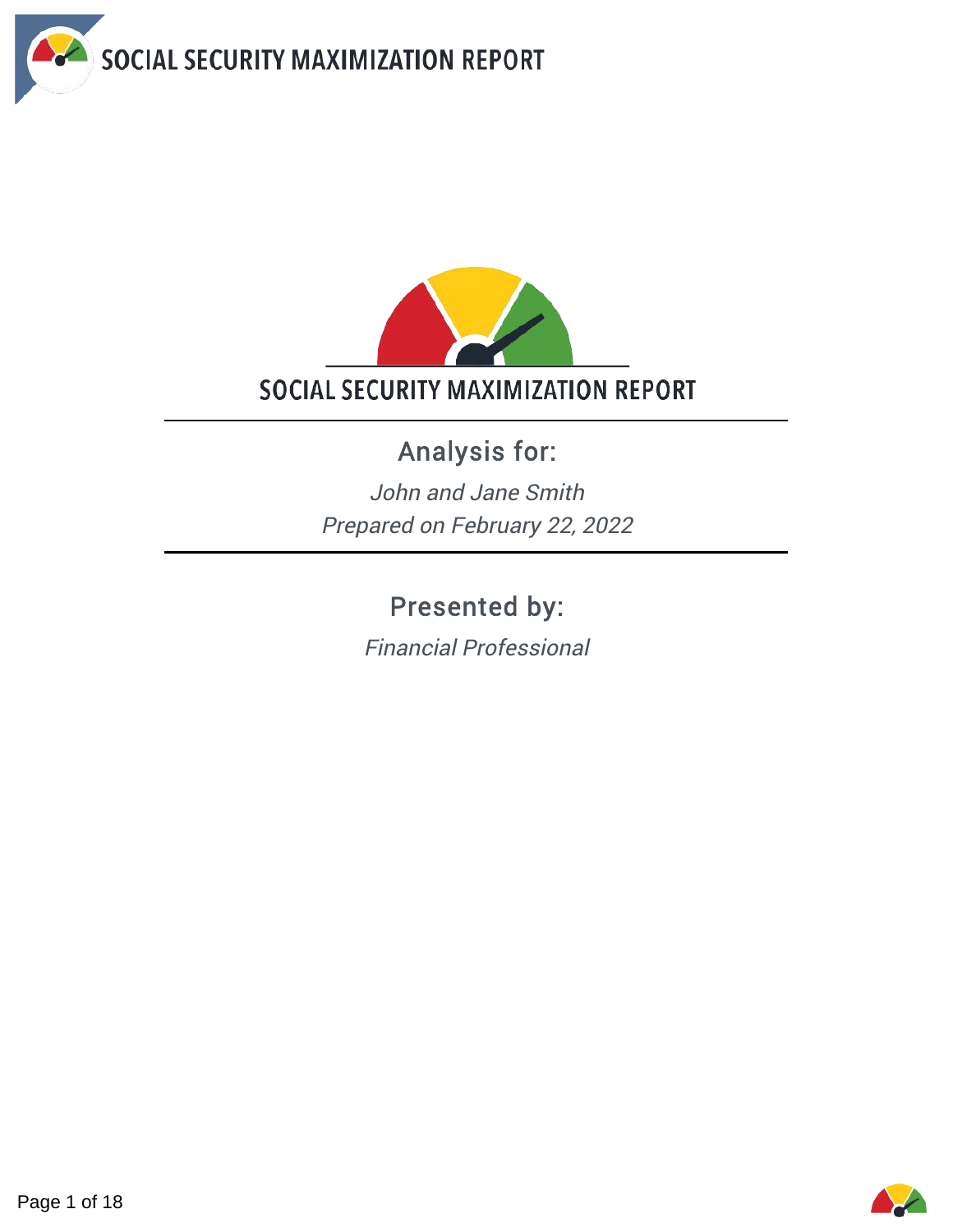

## Introduction to Social Security

As individuals transition from the accumulation phase to the distribution phase of their life, they are looking for ways to continue receiving their paychecks and maintain their current lifestyle. Unfortunately for many, the income they receive from Social Security and pensions alone are not enough. In addition, many families take Social Security at the wrong time. One of the main reasons for this is a lack of education with regards to filing options. Social Security seems simple from the outside but inside are a wealth of different options that could directly affect you and your family for life. How do you know which option will be best for you?

A key to maximizing Social Security is asking yourself, "What do I know about me that the government doesn't?" Social Security was designed based on actuarial tables taking into account millions of workers claiming Social Security. The Proprietary software that generated this report is designed to provide you the optimal filing strategy with YOUR life in mind.

#### The report will provide answers to the following questions about Social Security:

- Maximization
	- Which strategy will provide us the most income over our life expectancy?
- Spousal Benefit Planning
	- $\circ$  What options does my spouse have and am I choosing the one that will provide the most income?
- Survivors Benefits
	- $\circ$  If I pass away, what options does my spouse have and how much income will they receive?
- Impact Of Working In Retirement
	- $\circ$  If I make additional income during retirement, how is it going to affect my Social Security benefit?
- Social Security Taxation
	- o How much of my Social Security will be subject to taxation?
- Other Scenarios
	- $\circ$  What impact will divorce, disability, or government employment have on my benefit?
- Medicare
	- $\circ$  What level of cost can I expect in retirement and how will my income affect Premiums?

The information provided in this report is designed to give you the maximum lifetime Social Security benefits based on your individual situation. It examines every one of your thousands of options and how to fill your income needs. With this retirement planning tool, you can now make informed, sound financial decisions that will benefit you and your family for the rest of your life.



<sup>\*</sup>according to www.SocialSecurity.gov (understanding the benefits 2022)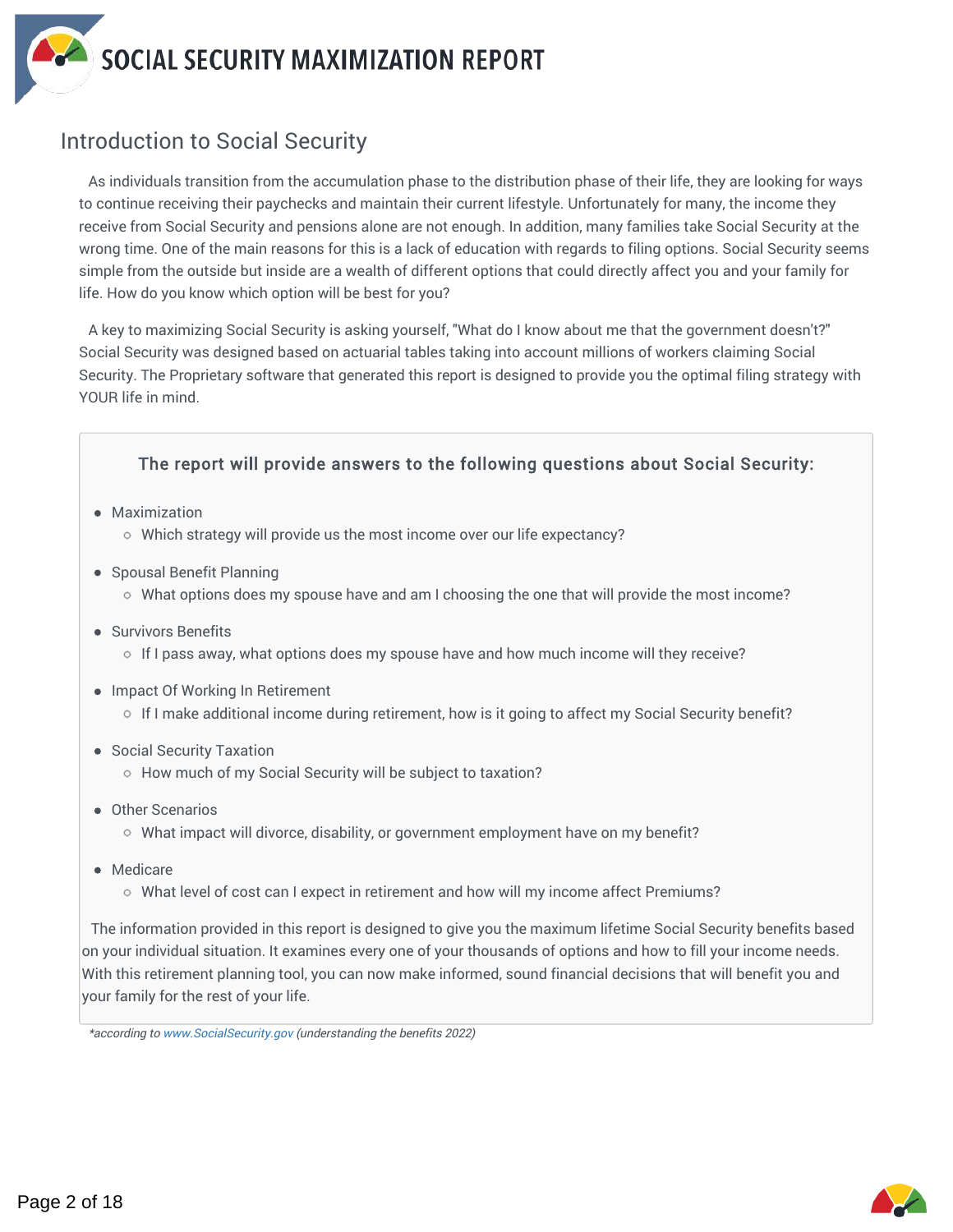

# Personalized Data Sheet

| <b>Information</b>               | <b>John Smith</b> |                | <b>Jane Smith</b> |         |
|----------------------------------|-------------------|----------------|-------------------|---------|
| Gender                           |                   | Male<br>Female |                   |         |
| Date of Birth                    | 01/01/1954        |                | 01/02/1956        |         |
| <b>Current Age</b>               | 68                |                | 66                |         |
| Monthly Primary Insurance Amount | \$2,400           |                | \$2,100           |         |
| COLA                             | 1.0%              |                | 1.0%              |         |
| <b>Retirement Strategy</b>       | Age               | Date           | Age               | Date    |
| Next Available Date              | 68 & 1 mos        | 02/2022        | 66 & 1 mos        | 02/2022 |
| <b>Full Retirement Age</b>       | 66                | 01/2020        | 66 & 4 mos        | 05/2022 |
| Latest Retirement Age            | 70                | 01/2024        | 70                | 01/2026 |
| <b>Life Expectancy</b>           |                   |                |                   |         |
| Average Age of Death             | 83 & 9 mos        | 10/2037        | 85 & 8 mos        | 09/2041 |

#### Working in Retirement

| <b>Name</b> |              | Start Age / End Age   | Amount            |
|-------------|--------------|-----------------------|-------------------|
| John Smith  | 68 (01/2022) | 68 & 11 mos (12/2022) | \$80,000 per year |
| Jane Smith. | 66 (01/2022) | 66 & 11 mos (12/2022) | \$60,000 per year |

\*Your recommended strategy may exclude scenarios, prior to full retirement age, that would result in a reduction of benefits due to the annual earnings limit test.



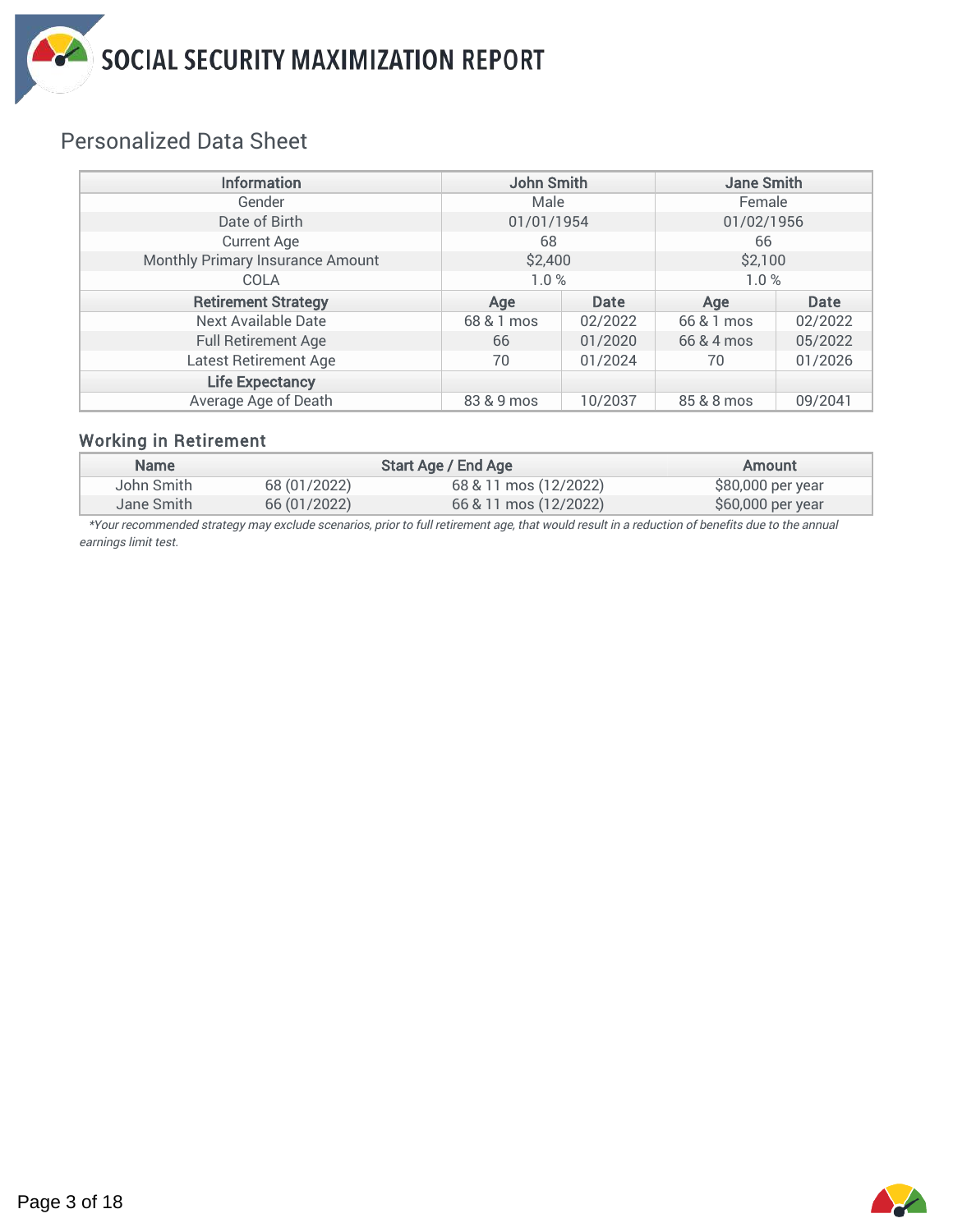

# Your Social Security Maximized\*

The information below is based on the data you provided and your projected life expectancy. It is designed to help you make the best decision possible for when you should begin receiving Social Security benefits. The recommendations will help you and your family receive the maximum cumulative benefit from Social Security over your lifetime. By following your Optimized Filing Strategy you will receive an estimated \$42,971 in additional income based on your life expectancy.

# \$42,971 Additional Income

#### Additional Income using your Optimized Filing Strategy



# Your Optimized Filing Strategy

- Jane, claim your own benefit at age 66 & 4 mos (2022)
- John, file a restricted application to claim only your spousal benefit at age 68 & 4 mos (2022). Filing a restricted application allows you to receive spousal benefits while earning Delayed Retirement Credits on your own benefit
- John, claim your own benefit at age 70 (2024)
- Jane, claim your survivor benefit at age 81 & 9 mos (2037)

#### Expected Lifetime Family Benefit...

- ...using this strategy: \$1,185,663.
- ...if both spouses elect at their Next Available Dates:

#### \$1,142,692.

- ...if both spouses elect at Full Retirement Ages: \$1,142,692.
- ...if both spouses elect at their Latest Retirement Ages:

#### \$1,166,025.

\*Your recommended strategy may exclude scenarios, prior to full retirement age, that would result in a reduction of benefits due to the annual earnings limit test.

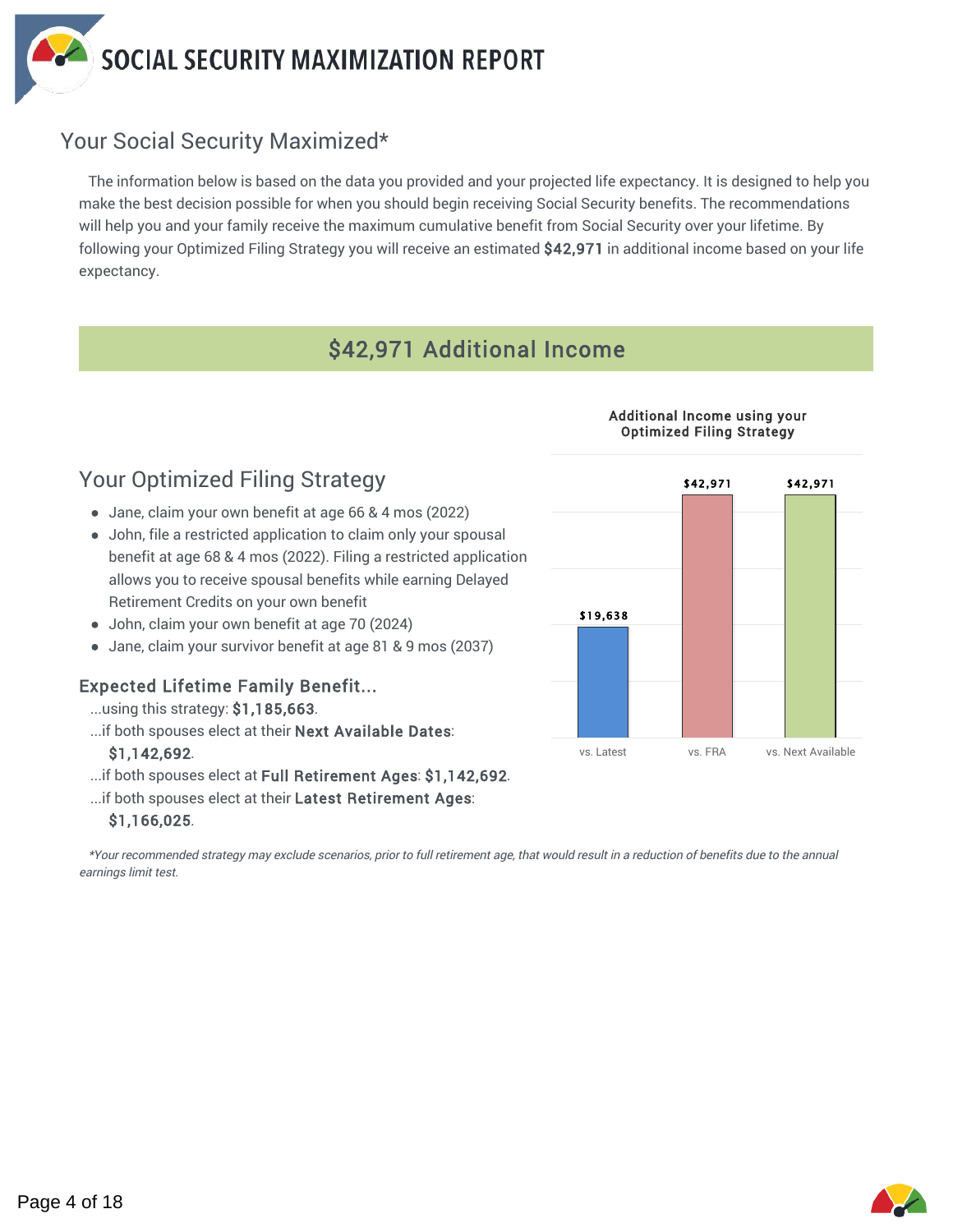

# Joint Lifetime Benefits

#### Optimized Filing Strategy\*

| <b>Benefit Type</b>            | <b>Benefit Date (Age)</b> | <b>Monthly Benefit</b> | <b>Total Benefit</b> | Lifetime Benefits |
|--------------------------------|---------------------------|------------------------|----------------------|-------------------|
| John Smith's Spousal Benefits  | 05/2022 (68 & 4 mos)      | \$1,050                | \$21,126             |                   |
| John Smith's Own Benefits      | 01/2024(70)               | \$3,232                | \$568,629            | \$589,755         |
| Jane Smith's Own Benefits      | 05/2022 (66 & 4 mos)      | \$2,100                | \$419,184            |                   |
| Jane Smith's Survivor Benefits | 10/2037 (81 & 9 mos)      | \$3,678                | \$176,724            | \$595,908         |
|                                |                           |                        |                      | \$1,185,663       |

\*May exclude scenarios, prior to full retirement age, that would result in a reduction of benefits due to the annual earnings limit test.

#### File at Next Available Date\*

| <b>Benefit Type</b>            | <b>Benefit Date (Age)</b> | <b>Monthly Benefit</b> | <b>Total Benefit</b> | <b>Lifetime Benefits</b> |
|--------------------------------|---------------------------|------------------------|----------------------|--------------------------|
| John Smith's Own Benefits      | 02/2022 (68 & 1 mos)      | \$2,800                | \$567.312            | \$567,312                |
| Jane Smith's Own Benefits      | 05/2022 (66 & 4 mos)      | \$2,100                | \$419,184            |                          |
| Jane Smith's Survivor Benefits | 10/2037 (81 & 9 mos)      | \$3,251                | \$156,196            | \$575,380                |
|                                |                           |                        |                      | \$1,142,692              |

\*May exclude scenarios, prior to full retirement age, that would result in a reduction of benefits due to the annual earnings limit test.

#### File at Full Retirement Age

| <b>Benefit Type</b>            | <b>Benefit Date (Age)</b> | <b>Monthly Benefit</b> | <b>Total Benefit</b> | Lifetime Benefits |
|--------------------------------|---------------------------|------------------------|----------------------|-------------------|
| John Smith's Own Benefits      | 02/2022 (68 & 1 mos)      | \$2,800                | \$567.312            | \$567,312         |
| Jane Smith's Own Benefits      | 05/2022 (66 & 4 mos)      | \$2.100                | \$419,184            |                   |
| Jane Smith's Survivor Benefits | 10/2037 (81 & 9 mos)      | \$3,251                | \$156,196            | \$575,380         |
|                                |                           |                        |                      | \$1,142,692       |

#### File at Latest Age

| <b>Benefit Type</b>            | <b>Benefit Date (Age)</b> | <b>Monthly Benefit</b> | <b>Total Benefit</b> | <b>Lifetime Benefits</b> |
|--------------------------------|---------------------------|------------------------|----------------------|--------------------------|
| John Smith's Own Benefits      | 01/2024(70)               | \$3,232                | \$568,629            | \$568,629                |
| Jane Smith's Own Benefits      | 01/2026(70)               | \$2,826                | \$420,672            |                          |
| Jane Smith's Survivor Benefits | 10/2037 (81 & 9 mos)      | \$3,678                | \$176.724            | \$597,396                |
|                                |                           |                        |                      | \$1,166,025              |

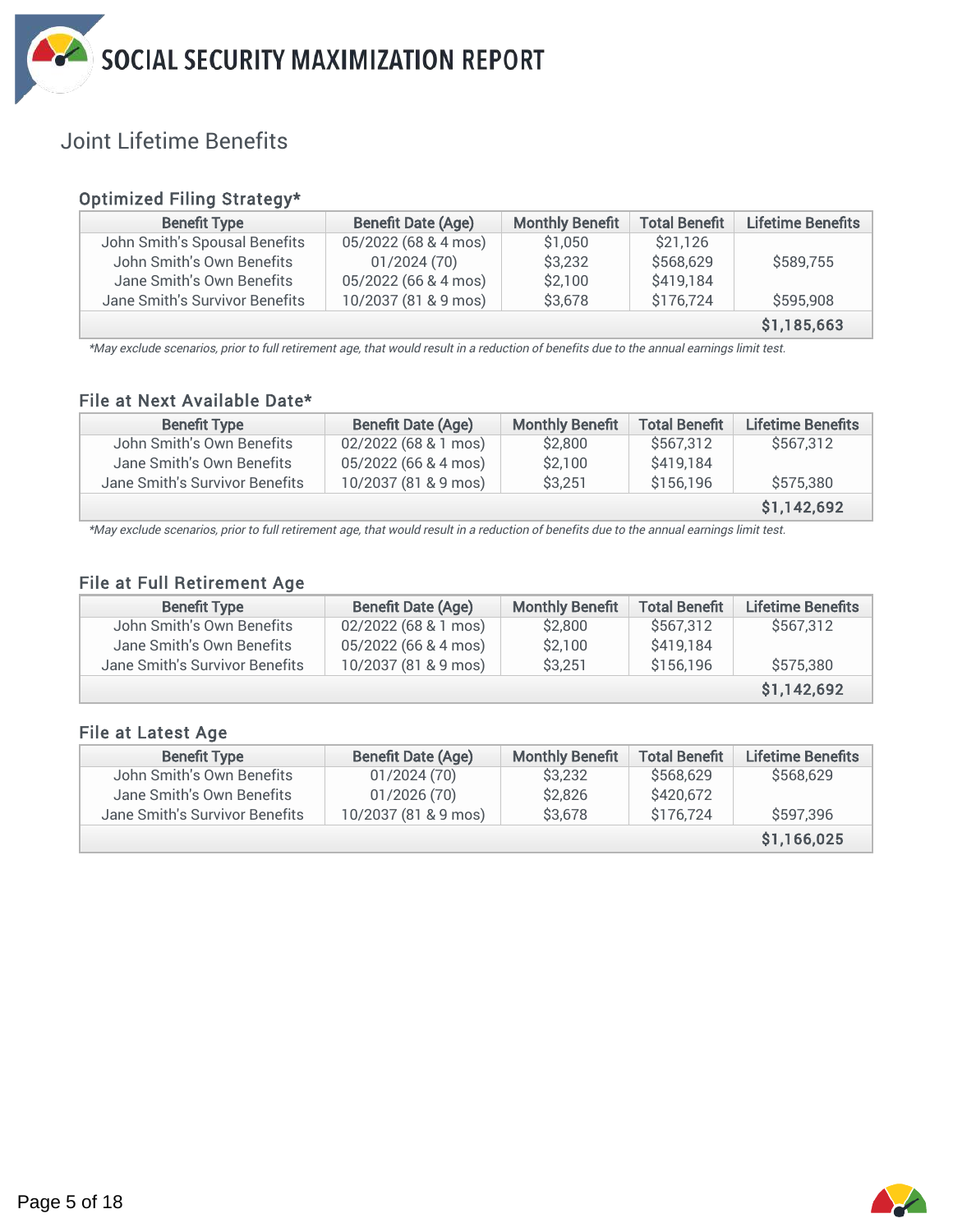

# Optimized Filing Strategy Cash Flow

|         |                        | SS Benefits for John Smith |                | <b>SS Benefits for Jane Smith</b> |                 |                            |
|---------|------------------------|----------------------------|----------------|-----------------------------------|-----------------|----------------------------|
| Year    | <b>Ages of Clients</b> | <b>Own</b>                 | <b>Spousal</b> | Own                               | <b>Survivor</b> | <b>Total Annual Income</b> |
| 1,22022 | 68 / 66                | \$0                        | \$8,400        | \$16,800                          | \$0             | \$25,200                   |
| 2023    | 69 / 67                | \$0                        | \$12,726       | \$25,452                          | \$0             | \$38,178                   |
| 32024   | 70/68                  | \$38,780                   | \$0            | \$25,707                          | \$0             | \$64,487                   |
| 2025    | 71 / 69                | \$39,168                   | \$0            | \$25,964                          | \$0             | \$65,132                   |
| 2026    | 72/70                  | \$39,560                   | \$0            | \$26,223                          | \$0             | \$65,783                   |
| 2027    | 73/71                  | \$39,955                   | \$0            | \$26,485                          | \$0             | \$66,441                   |
| 2028    | 74/72                  | \$40,355                   | \$0            | \$26,750                          | \$0             | \$67,105                   |
| 2029    | 75/73                  | \$40,758                   | \$0            | \$27,018                          | \$0             | \$67,776                   |
| 2030    | 76 / 74                | \$41,166                   | \$0            | \$27,288                          | \$0             | \$68,454                   |
| 2031    | 77/75                  | \$41,578                   | \$0            | \$27,561                          | \$0             | \$69,138                   |
| 2032    | 78/76                  | \$41,993                   | \$0            | \$27,836                          | \$0             | \$69,830                   |
| 2033    | 79 / 77                | \$42,413                   | \$0            | \$28,115                          | \$0             | \$70,528                   |
| 2034    | 80/78                  | \$42,837                   | \$0            | \$28,396                          | \$0             | \$71,233                   |
| 2035    | 81/79                  | \$43,266                   | \$0            | \$28,680                          | \$0             | \$71,946                   |
| 2036    | 82 / 80                | \$43,698                   | \$0            | \$28,967                          | \$0             | \$72,665                   |
| 42037   | 83/81                  | \$33,102                   | \$0            | \$21,942                          | \$11,034        | \$66,078                   |
| 2038    | 84 / 82                | \$0                        | \$0            | \$0                               | \$44,577        | \$44,577                   |
| 2039    | 85/83                  | \$0                        | \$0            | \$0                               | \$45,023        | \$45,023                   |
| 2040    | 86 / 84                | \$0                        | \$0            | \$0                               | \$45,473        | \$45,473                   |
| 2041    | 87 / 85                | \$0                        | \$0            | \$0                               | \$30,618        | \$30,618                   |
|         |                        | \$568,629                  | \$21,126       | \$419,184                         | \$176,724       | \$1,185,663                |

1. Jane files for her own benefit on May 2022 at age 66 & 4 mos

2. John files a restricted application for spousal benefit on May 2022 at age 68 & 4 mos

3. John files for his own benefit on January 2024 at age 70

4. Jane collects the survivor benefit at John's death on October 2037 at age 81 & 9 mos

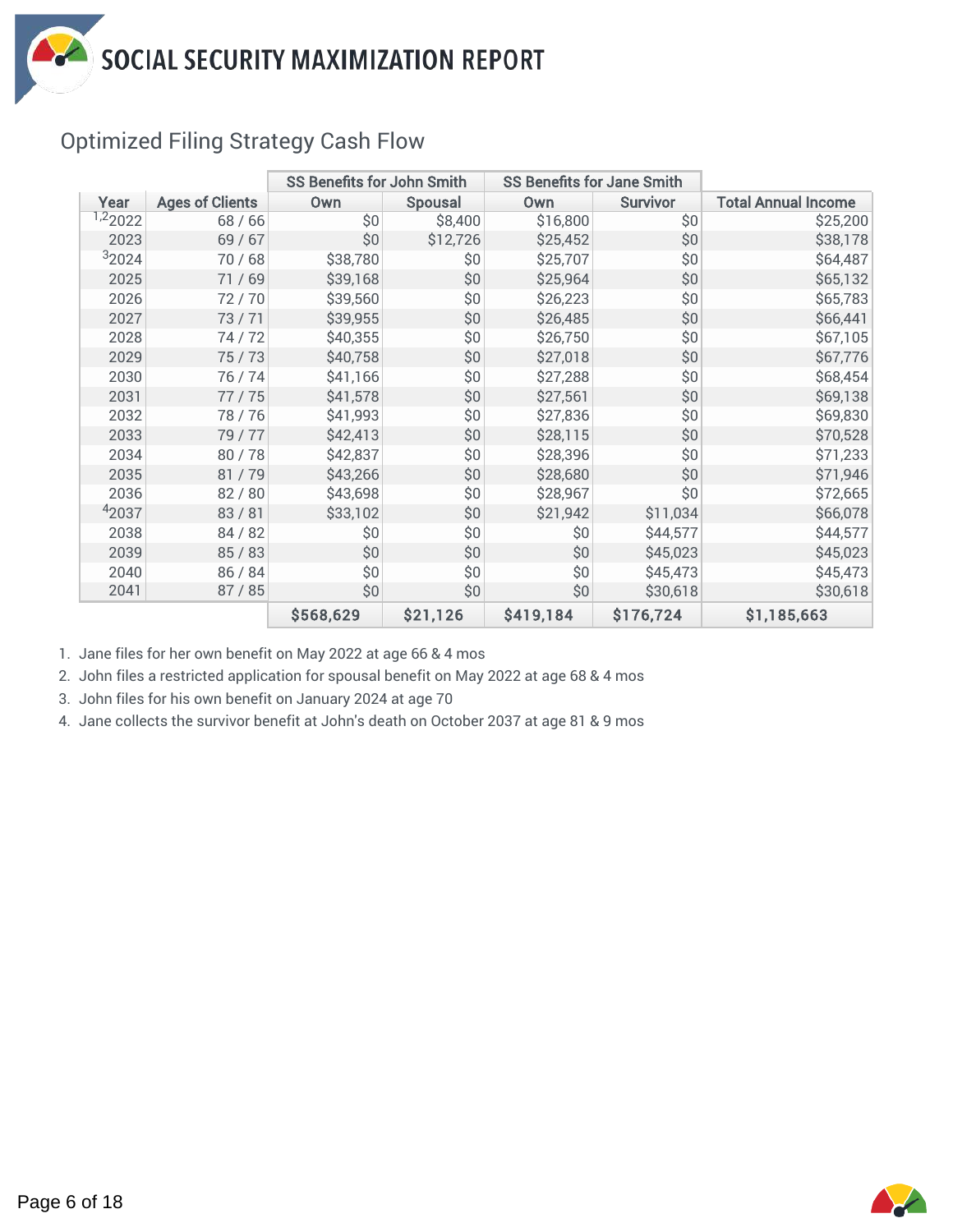



### Comparison of Lifetime Benefits

 $\div$  \$1,185,663 using the optimized filing strategy - up to \$42,971 in additional lifetime income

 $\div$  \$1,142,692 if both spouses elect at their earliest filing date

 $\leftarrow$  \$1,142,692 if both spouses elect at their FRA

 $\rightarrow$  \$1,166,025 if both spouses elect at their latest filing date

The comparison of lifetime benefits uses the Average Age of Death for John Smith at 83 & 9 mos (October 2037) , and Average Age of Death for Jane Smith at 85 & 8 mos (September 2041).

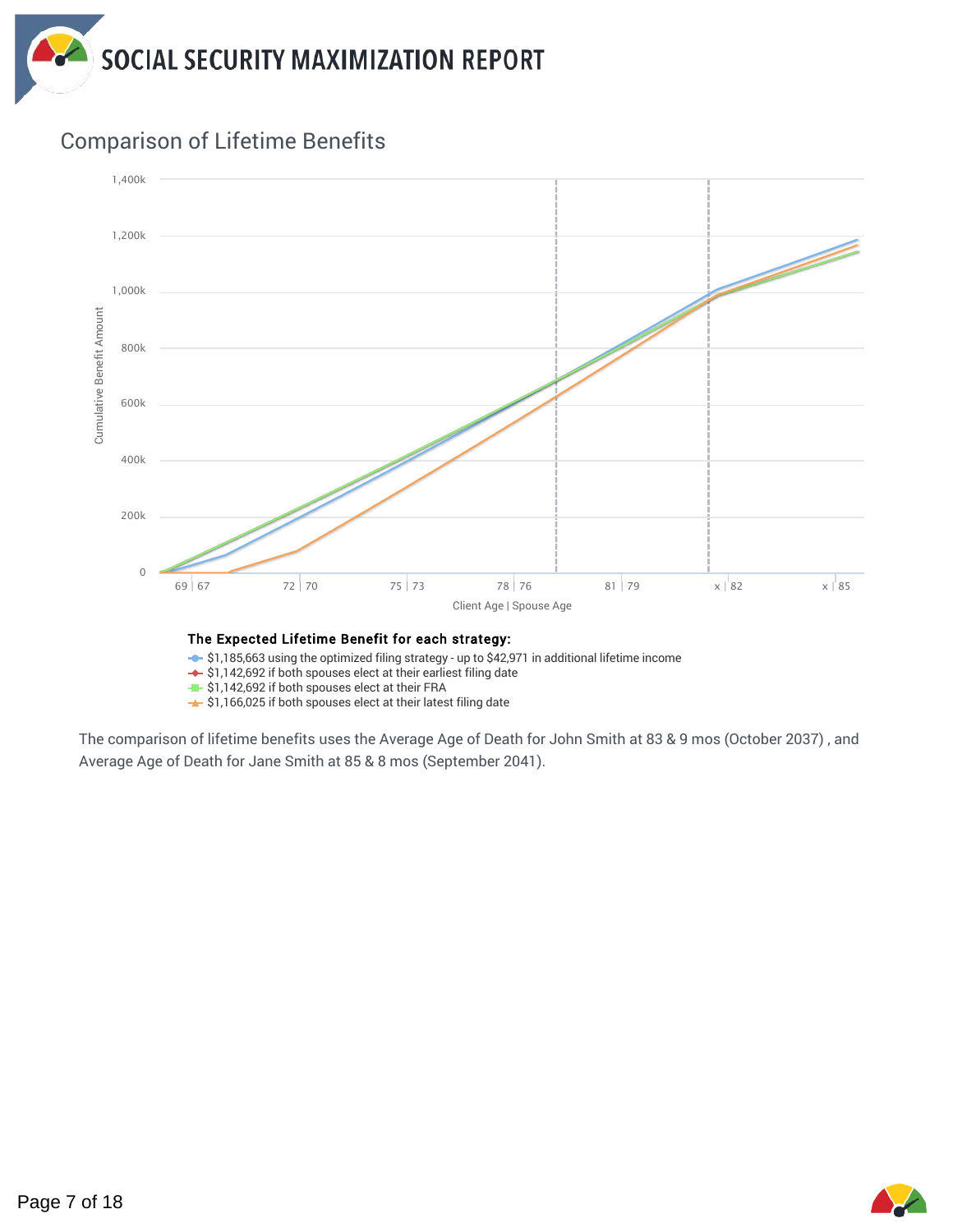

# John's Individual Benefits

| <b>Strategy</b>           |                     | Age        | Date      |
|---------------------------|---------------------|------------|-----------|
|                           | Next Available Date |            |           |
| Full Retirement Age (FRA) | 66                  | 01/2020    |           |
| Latest Retirement Age     |                     | 70         | 01/2024   |
|                           |                     |            |           |
|                           |                     |            |           |
|                           |                     | Age        | Date      |
| Life Expectancy           |                     | 83 & 9 mos | 10/1/2037 |

| Age | <b>Monthly Benefit</b> | Lifetime Benefit* |
|-----|------------------------|-------------------|
| 62  | \$1,570                | \$483,642         |
| 63  | \$1,675                | \$495,785         |
| 64  | \$1,820                | \$515,265         |
| 65  | \$1,999                | \$530,950         |
| 66  | \$2,202                | \$542,511         |
| 67  | \$2,416                | \$556,956         |
| 68  | \$2,629                | \$566,699         |
| 69  | \$3,006                | \$570,236         |
| 70  | \$3,232                | \$568,629         |



Based on your life expectancy, the optimal scenario to maximize your individual lifetime benefit amount is:

| Age                       | 69 & 2 mos |
|---------------------------|------------|
| <b>Start Date</b>         | 03/2023    |
| <b>Monthly Benefit</b>    | \$3,038    |
| <b>Number of Payments</b> | 175        |
| Lifetime Benefits*        | \$570,291  |

\*No spousal or survivor benefits are used in this calculation.

Benefit Amount, as a percentage of Primary Insurance Amount (PIA), payable at ages 62-67 and age 70. Normal retirement age is 66.

| <b>Birth Year</b> | 70      |
|-------------------|---------|
|                   | שניכי ד |
|                   |         |

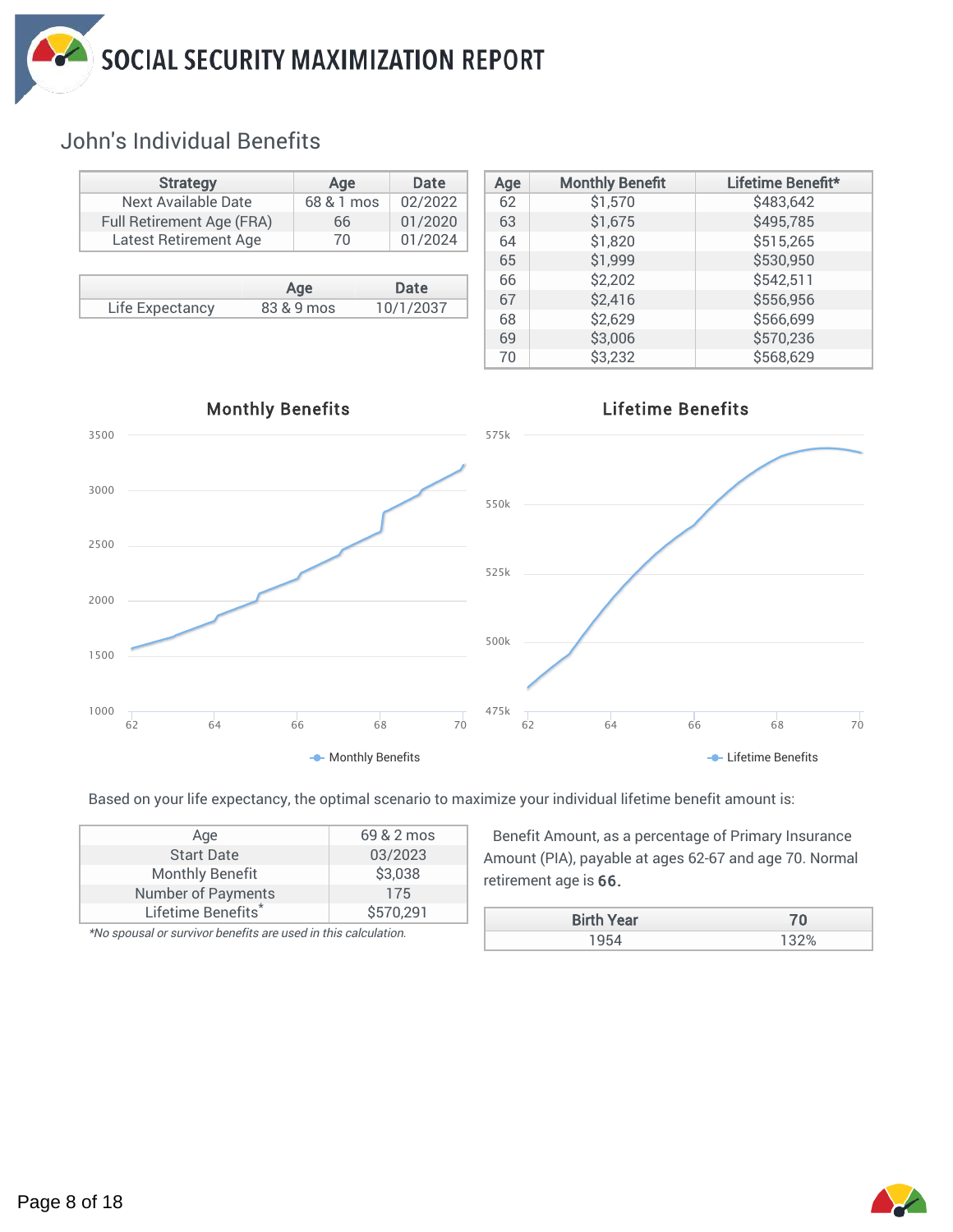

# Jane's Individual Benefits

| <b>Strategy</b>              |            | Age        | Date     |
|------------------------------|------------|------------|----------|
| Next Available Date          |            | 66 & 1 mos | 02/2022  |
| Full Retirement Age (FRA)    | 66 & 4 mos | 05/2022    |          |
| <b>Latest Retirement Age</b> |            | 70         | 01/2026  |
|                              |            |            |          |
|                              |            |            |          |
|                              |            | Age        | Date     |
| Life Expectancy              |            | 85 & 8 mos | 9/1/2041 |

| Age | <b>Monthly Benefit</b> | Lifetime Benefit* |  |  |
|-----|------------------------|-------------------|--|--|
| 62  | \$1,347                | \$467,402         |  |  |
| 63  | \$1,468                | \$481,681         |  |  |
| 64  | \$1,627                | \$499,780         |  |  |
| 65  | \$1,784                | \$517,861         |  |  |
| 66  | \$1,939                | \$532,511         |  |  |
| 67  | \$2,234                | \$547,239         |  |  |
| 68  | \$2,428                | \$559,956         |  |  |
| 69  | \$2,625                | \$568,292         |  |  |
| 70  | \$2,826                | \$572,182         |  |  |



Based on your life expectancy, the optimal scenario to maximize your individual lifetime benefit amount is:

| Age                            | 70        |
|--------------------------------|-----------|
| <b>Start Date</b>              | 01/2026   |
| <b>Monthly Benefit</b>         | \$2,826   |
| <b>Number of Payments</b>      | 188       |
| Lifetime Benefits <sup>*</sup> | \$572,182 |

\*No spousal or survivor benefits are used in this calculation.

Benefit Amount, as a percentage of Primary Insurance Amount (PIA), payable at ages 62-67 and age 70. Normal retirement age is 66, 4 mo..

| <b>Birth Year</b> | 66   |                        |    |
|-------------------|------|------------------------|----|
|                   | $\%$ | 1.96<br>1 <sup>h</sup> | O/ |
|                   |      |                        |    |

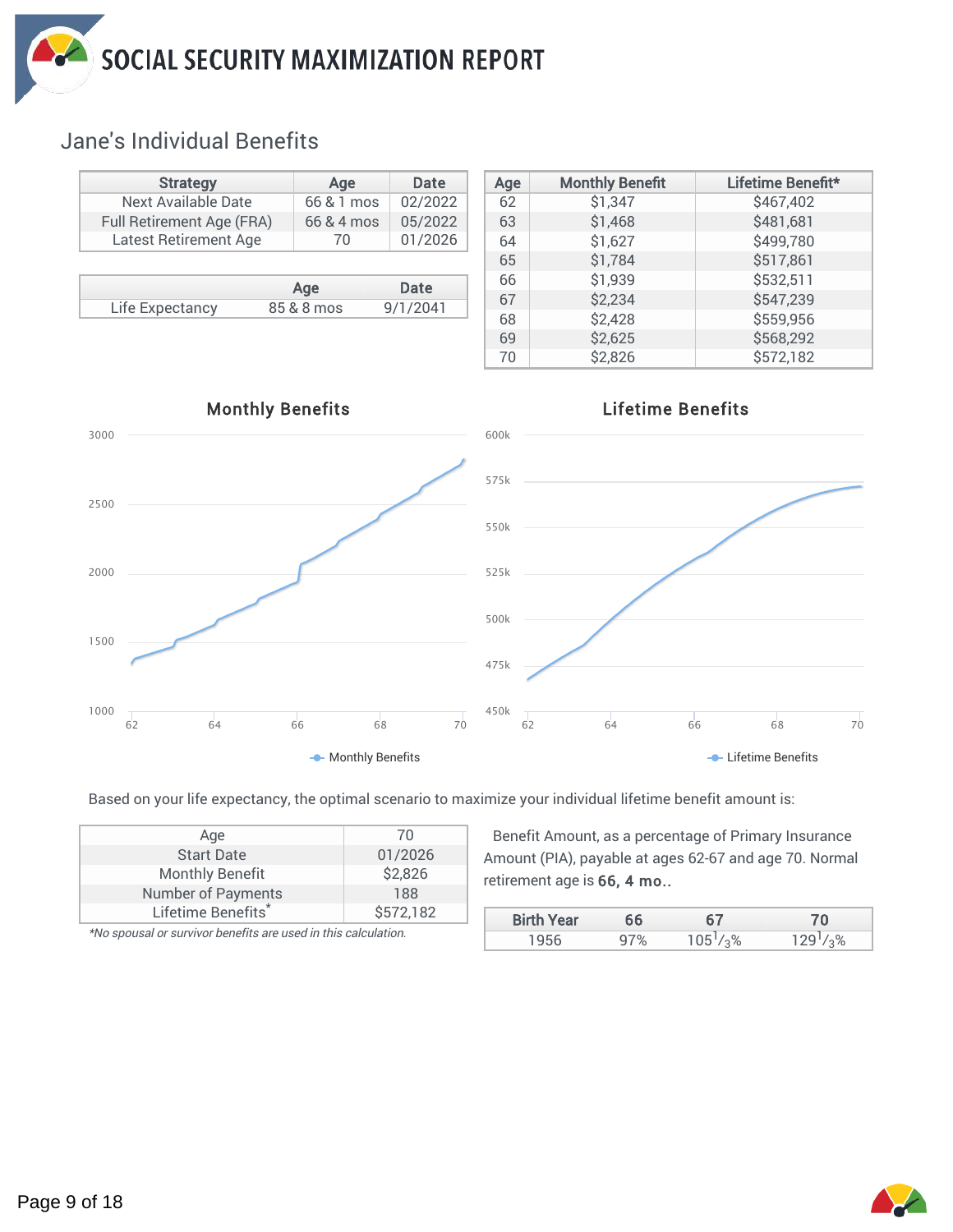# Protecting the Surviving Spouse

For a couple age 65, there is a:

- 72% chance one will live to age 85,
- 45% chance one will live to age 90, and
- $\bullet$  18% chance one will live to age 95 $^*$

#### Your Situation

Upon the death of either John or Jane, your annual Social Security benefit will be reduced from \$73,392 to \$44,135 per year<sup>‡</sup>.

Do you feel this lifetime reduction of \$29,256 per year will impact your standard of living?



More than half of elderly widows now living in poverty

Approximately 70% of all elderly persons with incomes

were not poor before the death of their husbands.





#### Solution

\* https://www.soa.org/files/research/projects/research-key-finding-longevity.pdf

*†* http://assets.aarp.org/rgcenter/ppi/econ-sec/2010-03-poverty.pdf

*ǂ* Income amounts based off the Optimized Filing Strategy. These amounts will vary based on the filing strategy elected. Assumes the death of a spouse October 2037. Survivor benefit may be different if the GPO reduction applies.

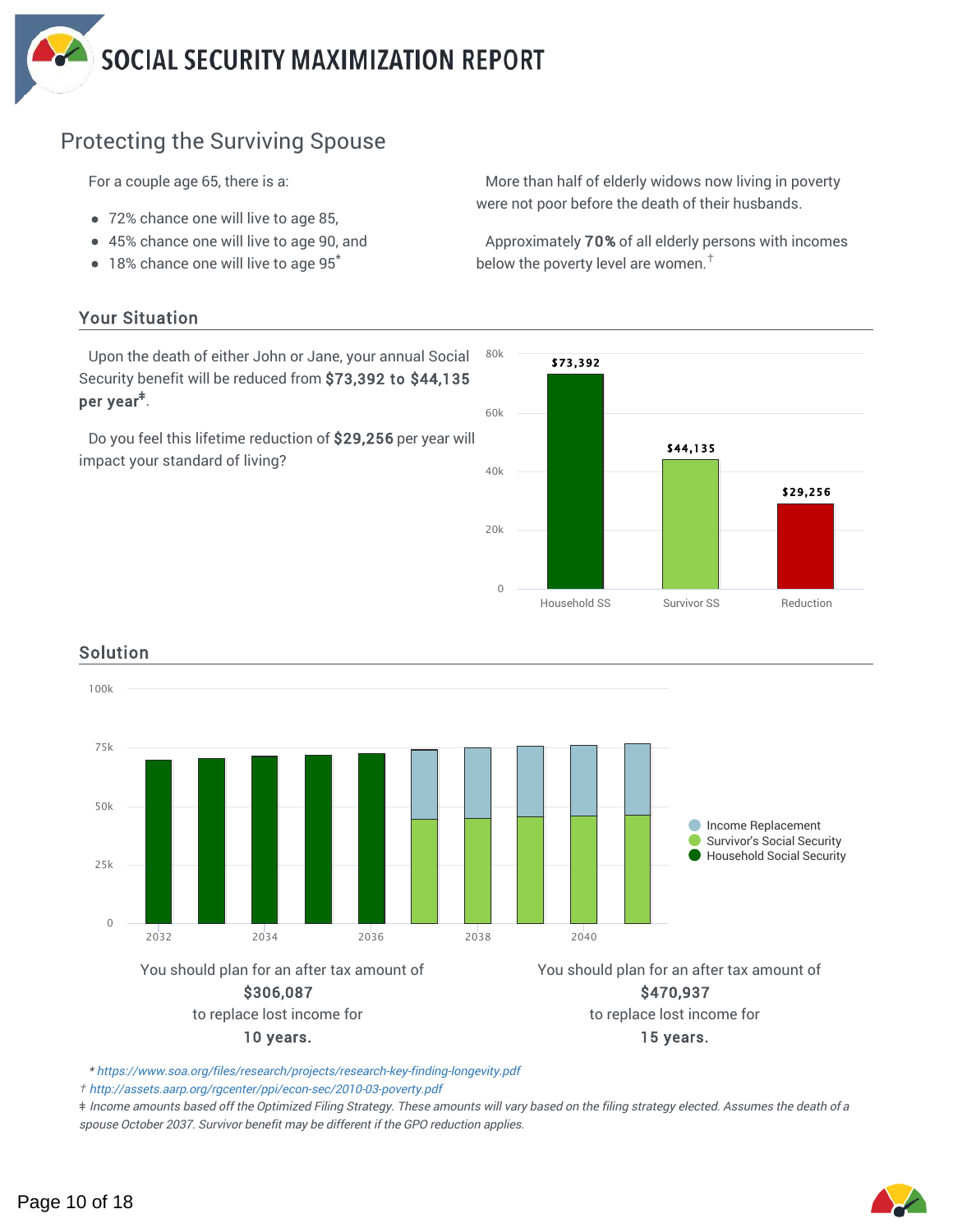

### Medicare Costs In Retirement

Premiums and deductibles for the traditional Medicare choices can quickly diminish your retirement savings. Have you included Medicare costs in your income plan?

- Part A covers inpatient hospital costs, stays in skilled nursing facilities, home health care visits and hospice care. Most beneficiaries pay no premium for part A, but there is a deductible of \$1,556 in 2022 for inpatient hospital stays. Additional co-payments and co-insurance can arise depending on the length of your hospital stay and medical requirements.
- Part B, which covers doctor visits, outpatient services, preventive care and some home health visits, does charge a premium, and in 2022 the standard monthly premium is \$170.10 - or \$2,041.20 for the year (see table below). The current annual deductible is \$233. For those currently receiving Social Security, the Medicare Hold Harmless Provision insures that Social Security checks will not decline from one year to the next due to increases in Medicare Part B premiums.
- Part D, which is the drug plan, has premiums that are wide ranging but average approximately \$43 per month or \$516 a year. More plans will start charging a deductible, which can be as high as \$480 in 2022. There is a 1% penalty per month if you fail to enroll into a Part D plan at age 65.
- Medicare Advantage (Part C) Plans are offered by private companies approved by Medicare. You will receive your Part A and B coverage from the Medicare Advantage Plan and not the original Medicare Part A and B.
- Medicare Supplement (Medigap) Insurance, sold by private companies, can help pay some of the health case costs that Part A and B do not cover - like copayments, coinsurance, and deductibles. Based on your age, state and zip code, average premiums vary widely for Medicare Plan G, which is the most commonly purchased plan.

#### 2022 Part B & D Income Related Adjustment Amount (IRMAA)

If your filing status and Modified Adjusted Gross Income (MAGI) in 2020 was:

| <b>File Individual Tax</b><br><b>Return</b> | <b>File Joint Tax</b><br><b>Return</b> | <b>Married &amp; File Separate Tax</b><br>Return | Part B   | Part D                         |
|---------------------------------------------|----------------------------------------|--------------------------------------------------|----------|--------------------------------|
| $\le$ \$91,000                              | $\le$ \$182,000                        | $\le$ \$91000                                    | \$170.10 | No IRMAA, Only Plan<br>Premium |
| \$91,001 - \$114,000                        | $$182,001 -$<br>\$228,000              | Not Applicable                                   | \$238.10 | \$12.40 + Plan Premium         |
| \$114,001 - \$142,000                       | \$228,001 -<br>\$284.000               | Not Applicable                                   | \$340.20 | \$32.10 + Plan Premium         |
| \$142,001 - \$170,000                       | $$284,001 -$<br>\$340,000              | Not Applicable                                   | \$442.30 | \$51.70 + Plan Premium         |
| \$170,001 - \$500,000                       | $$340,001 -$<br>\$750,000              | \$91,001 - \$409,000                             | \$544.30 | \$71.30 + Plan Premium         |
| $\ge$ \$500,001                             | $\ge$ \$750,001                        | $\geq$ \$409,001                                 | \$578.30 | \$77.90 + Plan Premium         |



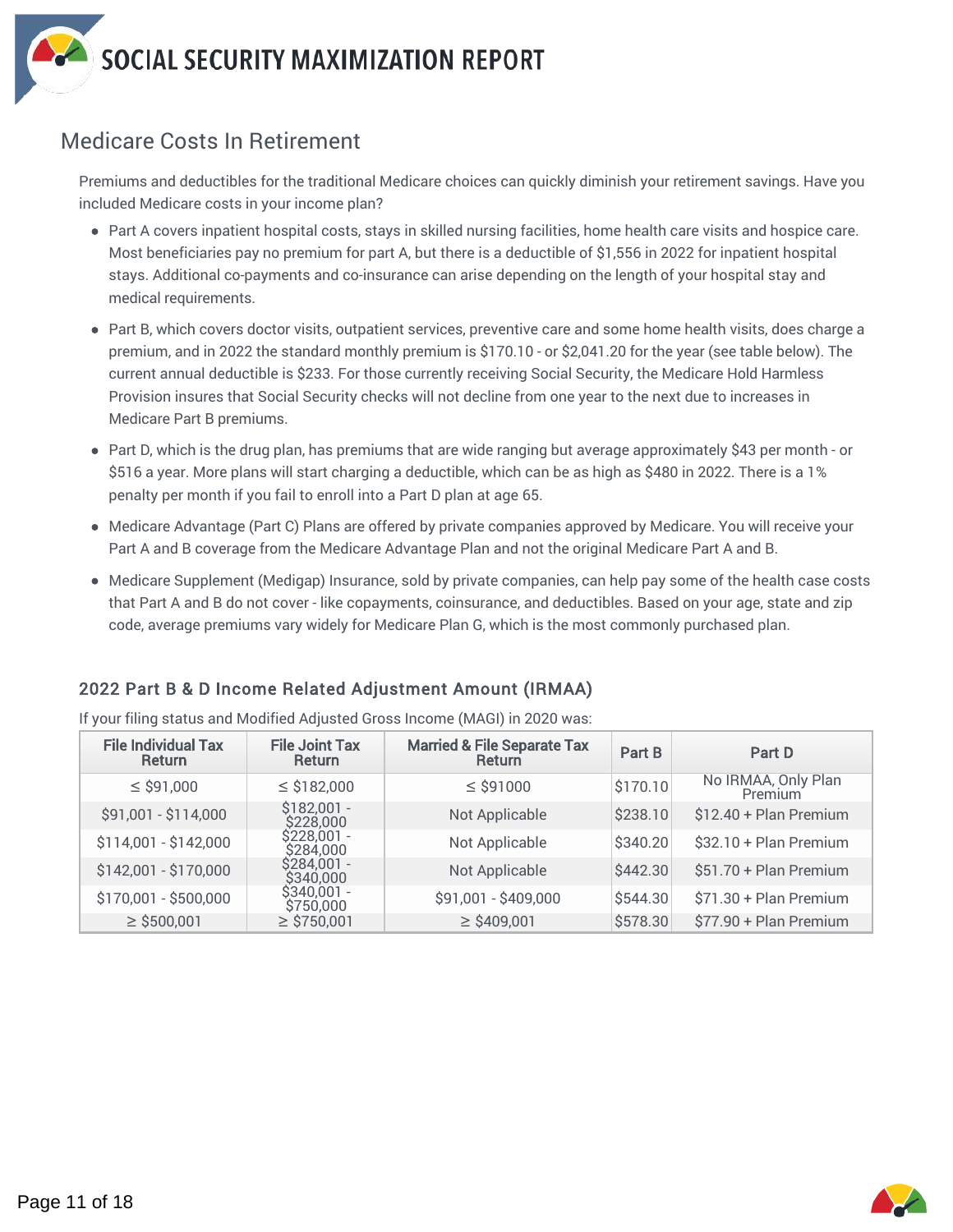|      |    | Year Client Age Spouse Age | Part B Premium | <b>Part D Premium</b> |          | Medicare Supplement   Total Medicare Expenses (4) |
|------|----|----------------------------|----------------|-----------------------|----------|---------------------------------------------------|
| 2022 | 68 | 66                         | (1)            | (2)                   | (3)      | \$8,120                                           |
| 2023 | 69 | 67                         | \$3,836        | \$902                 | \$3,382  | \$9,372                                           |
| 2024 | 70 | 68                         | \$4,427        | \$1,041               | \$3,904  | \$9,940                                           |
| 2025 | 71 | 69                         | \$4,696        | \$1,104               | \$4,141  | \$10,543                                          |
| 2026 | 72 | 70                         | \$4,980        | \$1,171               | \$4,392  | \$11,182                                          |
| 2027 | 73 | 71                         | \$5,282        | \$1,242               | \$4,658  | \$11,860                                          |
| 2028 | 74 | 72                         | \$5,602        | \$1,317               | \$4,940  | \$12,579                                          |
| 2029 | 75 | 73                         | \$5,942        | \$1,397               | \$5,240  | \$13,342                                          |
| 2030 | 76 | 74                         | \$6,302        | \$1,482               | \$5,557  | \$14,150                                          |
| 2031 | 77 | 75                         | \$6,684        | \$1,572               | \$5,894  | \$15,008                                          |
| 2032 | 78 | 76                         | \$7,089        | \$1,667               | \$6,252  | \$15,918                                          |
| 2033 | 79 | 77                         | \$7,519        | \$1,768               | \$6,631  | \$16,883                                          |
| 2034 | 80 | 78                         | \$7,975        | \$1,875               | \$7,033  | \$17,906                                          |
| 2035 | 81 | 79                         | \$8,458        | \$1,989               | \$7,459  | \$18,992                                          |
| 2036 | 82 | 80                         | \$8,971        | \$2,110               | \$7,911  | \$20,143                                          |
| 2037 | 83 | 81                         | \$9,515        | \$2,238               | \$8,391  | \$21,364                                          |
| 2038 | 84 | 82                         | \$10,092       | \$2,373               | \$8,899  | \$22,660                                          |
| 2039 | 85 | 83                         | \$10,704       | \$2,517               | \$9,439  | \$24,033                                          |
| 2040 | 86 | 84                         | \$11,353       | \$2,670               | \$10,011 | \$25,490                                          |
| 2041 | 87 | 85                         | \$12,041       | \$2,831               | \$10,618 | \$20,127                                          |
|      |    |                            | \$9,507        | \$2,236               | \$8,384  |                                                   |

# Medicare Costs In Retirement

1. Part B assumes a monthly premium of \$170.10/month per person starting at age 65. This premium can vary based on IRMAA (Income Related Monthly Adjusted Amount). Here we assume modified adjusted gross income of \$182,000 or less.

2. Part D assumes an estimated premium of \$40/month per person starting at age 65. Your premium will vary depending on your age, state, specific policy, and IRMAA.

3. Medicare Supplement is based on an estimated \$150/month premium per person starting at age 65. It will vary on your age, state, and the specific policy chosen.

4. This is the total of the estimated annual premiums for Part B, Part D, and Medicare Supplement.

All premiums assume an inflation rate of 5.9 %\*. Part B and Part D premiums can be deducted directly from your Social Security benefit. If you are not receiving your Social Security benefit, you will need to pay this directly to the Medicare Premium Collection Center.

\*Health spending is projected to grow at an average rate of 5.9 % percent from 2019-2028. https://www.cms.gov/files/document/nhe-projections-2019-2028-forecast-summary.pdf. This report is designed to give a hypothetical estimate of Medicare costs. We cannot and do not guarantee the applicability or accuracy in regards to your individual circumstances. The Financial Services Professional and any information contained herein are not affiliated with or endorsed by the Social Security Administration, Medicare or any government agency.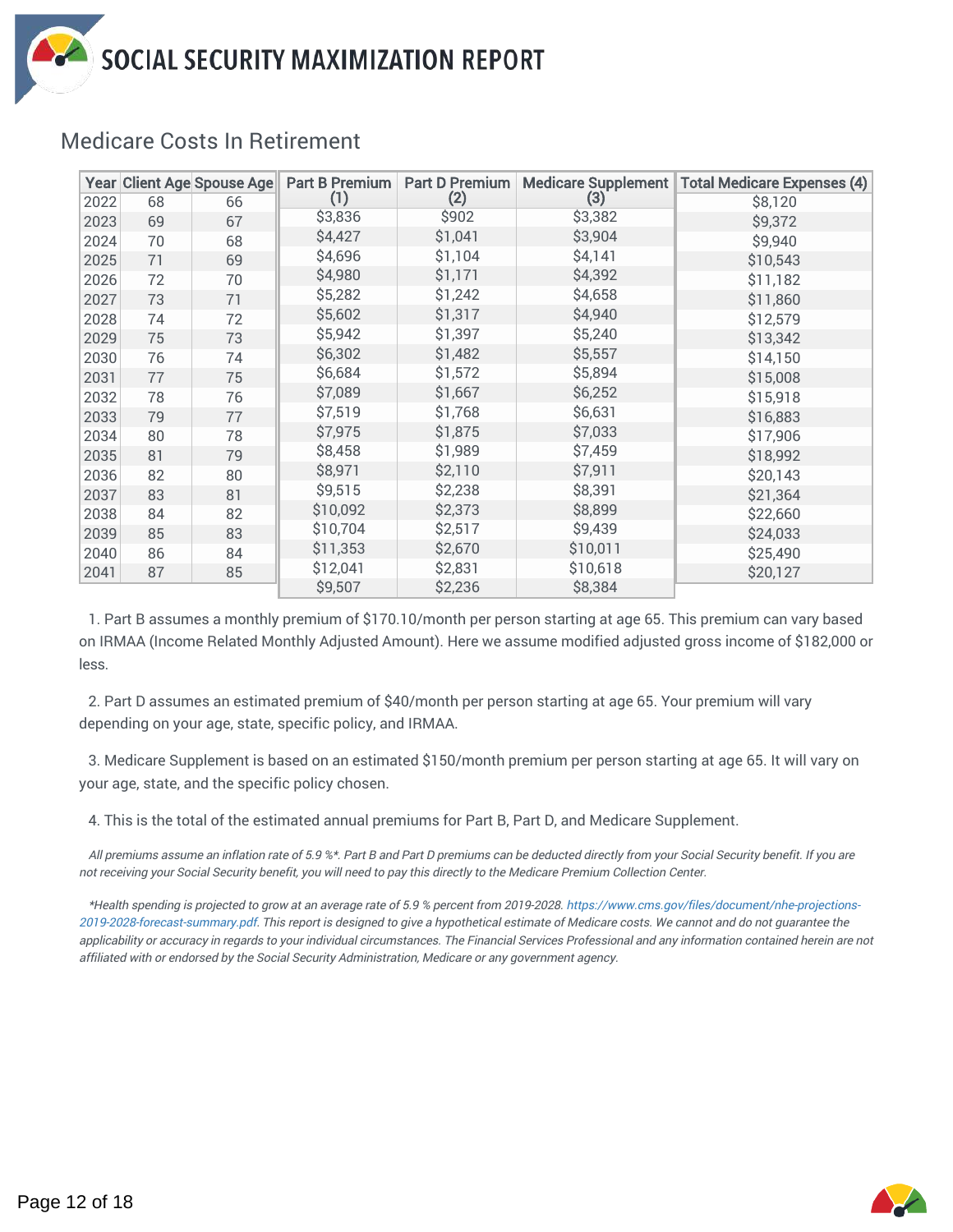## Important Retirement Dates

| Age   | John            | Jane                    |                                                                                                                                                                                                                                                                                                                                                                                                                                                                                                                                                                                                                                                                                                                                                                                                                                                                                                                                                                     |
|-------|-----------------|-------------------------|---------------------------------------------------------------------------------------------------------------------------------------------------------------------------------------------------------------------------------------------------------------------------------------------------------------------------------------------------------------------------------------------------------------------------------------------------------------------------------------------------------------------------------------------------------------------------------------------------------------------------------------------------------------------------------------------------------------------------------------------------------------------------------------------------------------------------------------------------------------------------------------------------------------------------------------------------------------------|
| 591/2 | July<br>2013    | July<br>2015            | At age 591/ <sub>2</sub> , you can access your investments in IRAs and other retirement accounts without<br>early-withdrawal penalties. If you have a Roth IRA, withdrawals may be tax-free.                                                                                                                                                                                                                                                                                                                                                                                                                                                                                                                                                                                                                                                                                                                                                                        |
| 65    | January<br>2019 | January<br>2021         | Three months prior to your turning 65, you should sign up for Medicare Part A at the very<br>least, and it would probably be beneficial to sign up for Medicare Part B as well. You have a<br>seven month window around your 65th birthday that begins three months before the month<br>you turn 65 and ends three months after the month you turn 65. It's a good idea to sign up<br>right away because Medicare Part A is free and your Medicare Part B monthly premium<br>increases 10 percent for each 12-month period you were eligible for Medicare Part B, but did<br>not enroll.                                                                                                                                                                                                                                                                                                                                                                            |
| 72    | 2026            | January January<br>2028 | This final milestone requires you to take a Required Minimum Distribution (RMD) from your<br>retirement accounts this year and each year thereafter. If 70.5 was obtained prior to 1/1/2020,<br>distributions were required for that year, and going forward. If 70.5 is obtained 1/1/2020 or<br>later, your first distribution is required for the year you obtain age 72. The 1st distribution can<br>be delayed until April 1st of the following calendar year. In that case, 2 distributions are<br>required in that calendar year. The amount of the distribution is calculated by taking your<br>balance as of December 31st of the prior year for all your IRA and other qualified retirement<br>accounts and dividing that value by your RMD factor. Factors are determined by the Internal<br>Revenue Service and are found in IRS Publication 590. Keep in mind there are withdrawal<br>aggregation rules between different types of retirement accounts. |

# Optimized Filing Strategy Timeline

| <b>Date</b>     | John's<br>Age | Jane's Age    |                                                                                          |
|-----------------|---------------|---------------|------------------------------------------------------------------------------------------|
| May 2022        | 68 & 4<br>mos | 66 & 4<br>mos | Jane files for her own benefit on May 2022 at age 66 & 4 mos                             |
| May 2022        | 68 & 4<br>mos | 66 & 4<br>mos | John files a restricted application for spousal benefit on May 2022 at age 68 & 4<br>mos |
| January<br>2024 | 70            | 68            | John files for his own benefit on January 2024 at age 70                                 |
| October<br>2037 | 83 & 9<br>mos | 81 & 9<br>mos | Jane collects the survivor benefit at John's death on October 2037 at age 81 & 9<br>mos  |

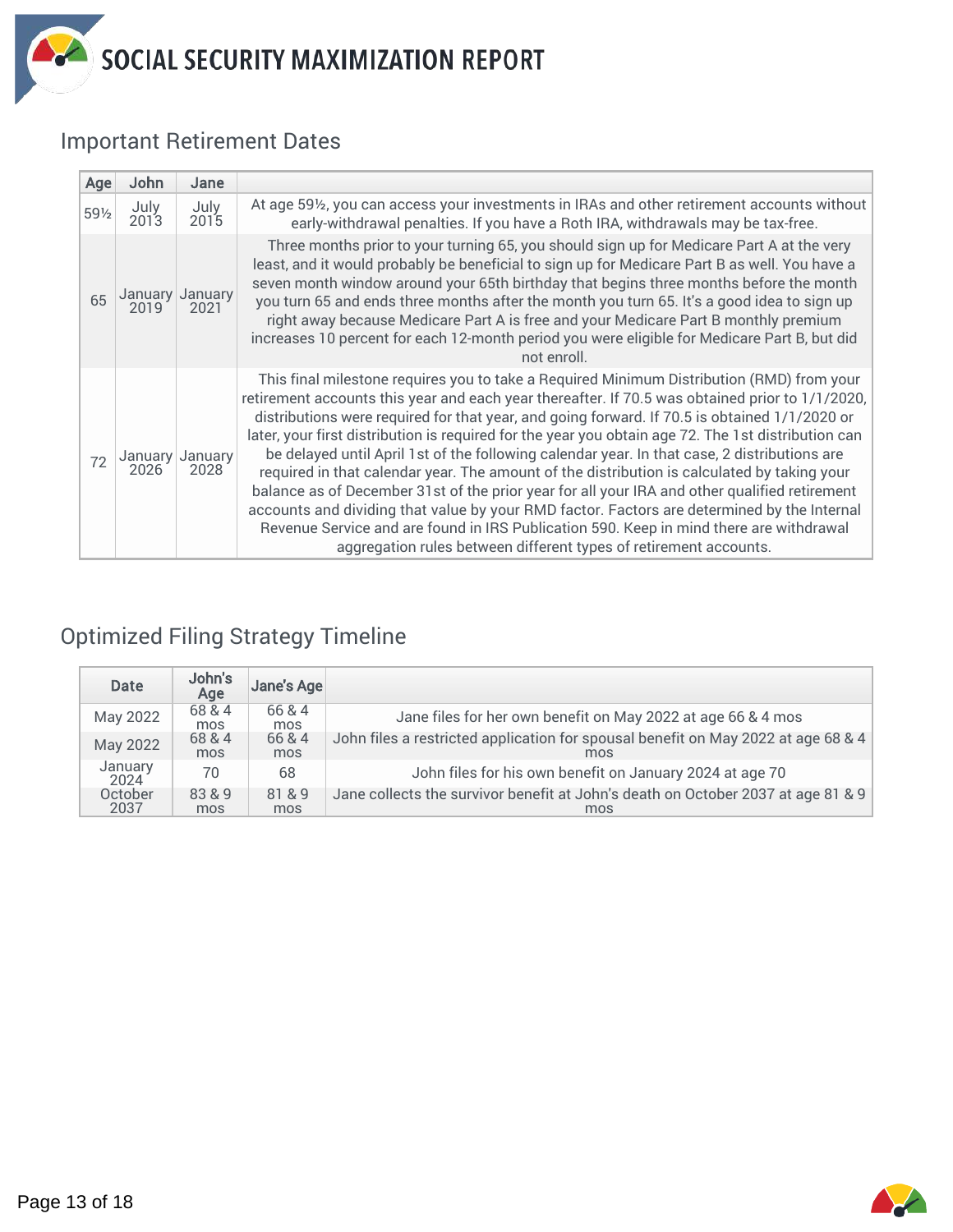

# Your Recommended Strategies

Social Security provides a lifelong income stream and contributes to the foundation of your retirement income plan. There are many factors that need to be considered when choosing how to maximize your lifetime benefit. The following filing techniques were used to determine your personalized filing strategy.

- Spousal Benefits: If the spouse of a worker begins to receive benefits at his/her full retirement age (FRA), the spouse will receive 50 percent of the worker's primary insurance amount. If the spouse begins collecting benefits before FRA, the amount of the spouse's benefit is reduced by a percentage based on the number of months before he/she reaches FRA. The spouse cannot collect spousal benefits until the worker has begun collecting.
- Restricted Application: If you became 62 years old on or before January 1, 2016, you can still plan to use a Restricted Application strategy when you reach FRA. If you turned 62 on or after January 2, 2016, Restricted Application is not available as a filing strategy. If you are currently married, have reached your FRA, and your spouse is receiving their own benefit, you can apply for a spousal benefit and delay taking your own benefit until age 70. This strategy allows you to claim a spousal benefit now, and claim a higher retirement benefit later by allowing your benefit to earn DRCs. This strategy may also be available to ex-spouse.
- Benefits for Widows & Widowers: You can collect survivor benefits based on your spouse's work as early as age 60. You can switch to retirement benefits based on your own work if they are higher than those you receive from your deceased spouse's work at a later date. If you began to receive a benefit based on your own work initially, you can later switch to benefits based on your deceased spouse's work if it is higher.
- Working in Retirement: If you are younger than FRA, there is a limit to how much you can earn and still receive all your Social Security benefits. If you are younger than FRA, \$1 in benefits will be deducted for each \$2 in earnings you have above the annual limit (\$19,560 in 2022). In the year you reach your FRA, your benefits will be reduced \$1 for every \$3 you earn over a different limit (\$51,960 in 2022) until the month you reach FRA. The recommended strategy excludes scenarios that would result in a reduction of benefits due to the annual earnings limit test.

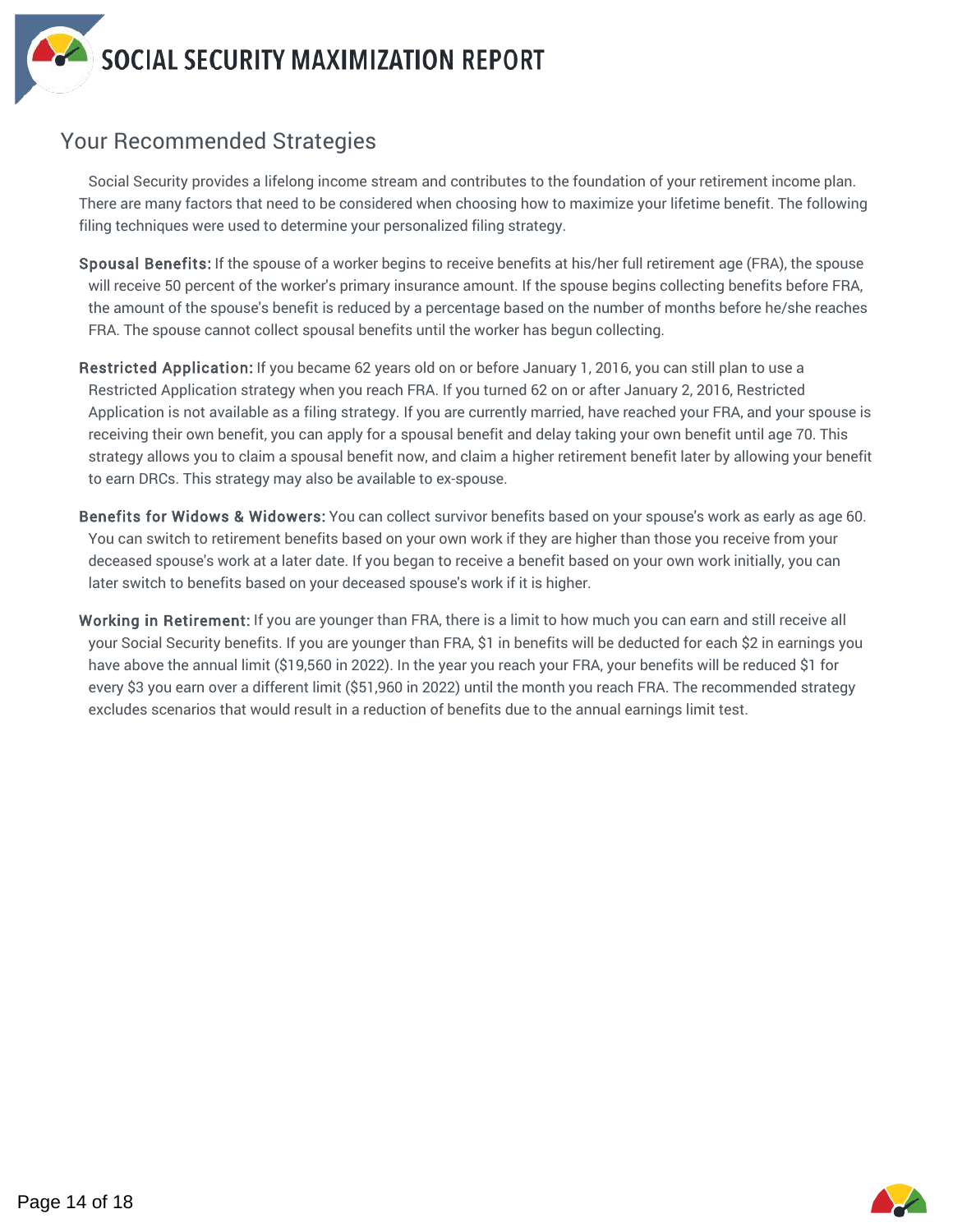

# Components of Social Security Planning

- Primary Insurance Amount (PIA): The Primary Insurance Amount (PIA) is the benefit a person would receive if he/she elects to begin receiving retirement benefits at his/her Full Retirement Age (FRA). At this age, the benefit is neither reduced for early retirement nor increased for delayed retirement.
- Full Retirement Age (FRA): This is the age at which you are eligible to receive your retirement benefit without a reduction. Those obtaining FRA in 2022 are age 66. Based on the year of your birth, younger individuals may have an FRA as late as age 67.
- Delayed Retirement Credits (DRC): When you delay receiving your benefit beyond FRA, you are eligible to receive DRCs. For every year your benefit is delayed beyond FRA, your benefit will roll-up by 8% until age 70.
- Benefits for Widows & Widowers: You can collect survivor benefits based on your spouse's work as early as age 60. You can switch to retirement benefits based on your own work if they are higher than those you receive from your deceased spouse's work at a later date. If you began to receive a benefit based on your own work initially, you can later switch to benefits based on your deceased spouse's work if it is higher.
- Spousal Benefits: If the spouse of a worker begins to receive benefits at his/her full retirement age (FRA), the spouse will receive 50 percent of the worker's primary insurance amount. If the spouse begins collecting benefits before FRA, the amount of the spouse's benefit is reduced by a percentage based on the number of months before he/she reaches FRA. The spouse cannot collect spousal benefits until the worker has begun collecting.
- Ex-Spousal Benefits: Ex-spouses may be eligible to receive Social Security benefits based on their former spouse's work record. If they were married for at least 10 years, the ex-spouse may be entitled to full spousal and survivors' benefits. A divorced spouse is entitled to 50 percent of their ex-spouse's benefit at their FRA. You are eligible for a spousal benefits as early as age 62 if your ex-spouse is currently receiving a benefit or if you have been divorced for longer than two years and your ex-spouse is at least 62 years old. Spousal benefits end when the worker dies, but the ex-spouse may then be entitled to a survivors benefits.
- File & Suspend: If you obtained Full Retirement Age before April 30, 2016, you had the option to utilize file and suspend as an advanced filing strategy as long as you filed prior to April 30, 2016. As of that date, file and suspend is no longer available as an advanced filing strategy. For those who filed and suspended by April 30, 2016, it allowed them to receive DRCs and allowed a spouse to file for a spousal benefit.
- Restricted Application: If you became 62 years old on or before January 1, 2016, you can still plan to use a Restricted Application strategy when you reach FRA. If you turned 62 on or after January 2, 2016, Restricted Application is not available as a filing strategy. If you are currently married, have reached FRA, and your spouse is receiving their own benefit, you can apply for a spousal benefit and delay taking your own benefit until age 70. This strategy allows you to claim a spousal benefit now, and claim a higher retirement benefit later by allowing your benefit to earn DRCs. This strategy may also be available to an ex-spouse.
- Paying Taxes on your Benefits: About 40 percent of all people receiving Social Security benefits have to pay taxes on their benefits. You will have to pay taxes on a percentage of your benefits if you file a federal tax return as an "individual," and your provisional income is more than \$25,000. If you file a joint return, you will have to pay taxes on a percentage of your benefits if you and your spouse have a provisional income that is more than \$32,000. At the most, 85% of your Social Security is subject to taxation.
- Annual Earnings Limit: If you are younger than FRA, there is a limit to how much you can earn and still receive all your Social Security benefits. If you are younger than FRA, \$1 in benefits will be deducted for each \$2 in earnings you have above the annual limit (\$19,560 in 2022). In the year you reach your FRA, your benefits will be reduced \$1 for every \$3 you earn over a different limit (\$51,960 in 2022) until the month you reach FRA.

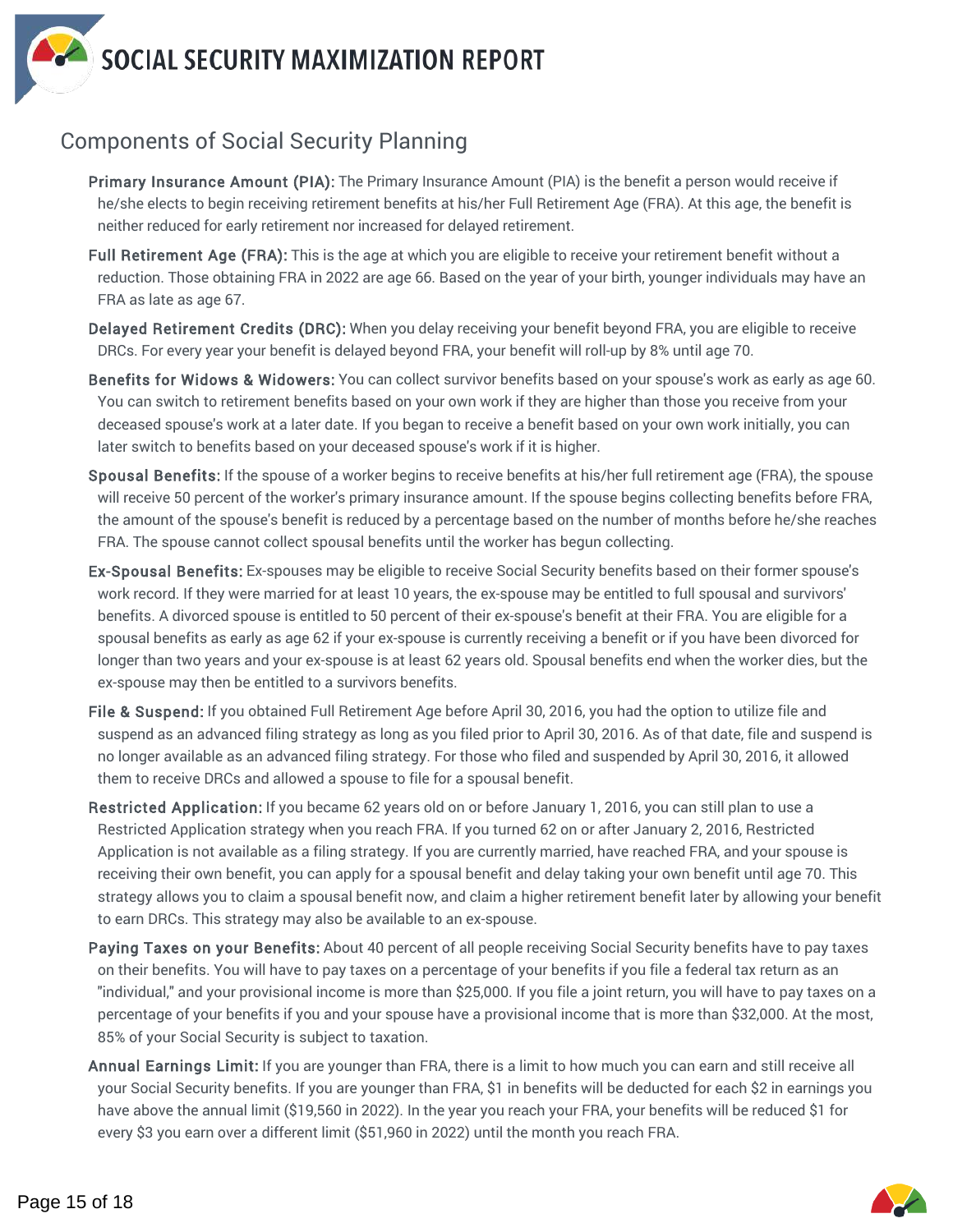

Windfall Elimination Provision: If you work for an employer who does not withhold Social Security taxes from your salary, such as a government agency or an employer in another country, the pension you get based on that work may reduce your Social Security benefits. The Windfall Elimination Provision (WEP) affects how the amount of your retirement or disability benefit is calculated if you receive a pension from work where Social Security taxes were not taken out of your pay. A modified formula is used to calculate your benefit amount, resulting in a lower Social Security benefit than you otherwise would receive. If you paid Social Security tax on 30 years of substantial earnings you are not affected by the Windfall Elimination Provision. The reduction in your Social Security benefit cannot be more than one-half of the amount of your pension. The maximum monthly amount your benefit may be reduced because of the WEP is currently \$512 for someone reaching age 62 in 2022.

- Government Pension Offset: If you receive a pension from a federal, state or local government based on work where you did not pay Social Security taxes, your Social Security spouse's or widow's or widower's benefits may be reduced. Your Social Security benefits will be reduced by two-thirds of your government pension. In other words, if you get a monthly civil service pension of \$600, two-thirds of that, or \$400, must be deducted from your Social Security benefits. For example, if you are eligible for a \$500 spouse's, widow's or widower's benefit from Social Security, you will receive \$100 per month from Social Security (\$500 - \$400 = \$100). If you take your government pension annuity in a lump sum, Social Security still will calculate the reduction as if you chose to get monthly benefit payments from your government work.
- Disability Benefits: Social Security pays benefits to people who cannot work because they have a medical condition that is expected to last at least one year or result in death. The amount of the disability benefit is the same as a full, unreduced retirement benefit. When you reach full retirement age, your benefits are automatically converted to retirement benefits. Certain family members of disabled workers also can receive money from Social Security. They include: Your spouse, if he or she is age 62 or older; your spouse, at any age if he or she is caring for a child of yours who is younger than age 16, or your child younger than age 18 or younger than 19 if in school.

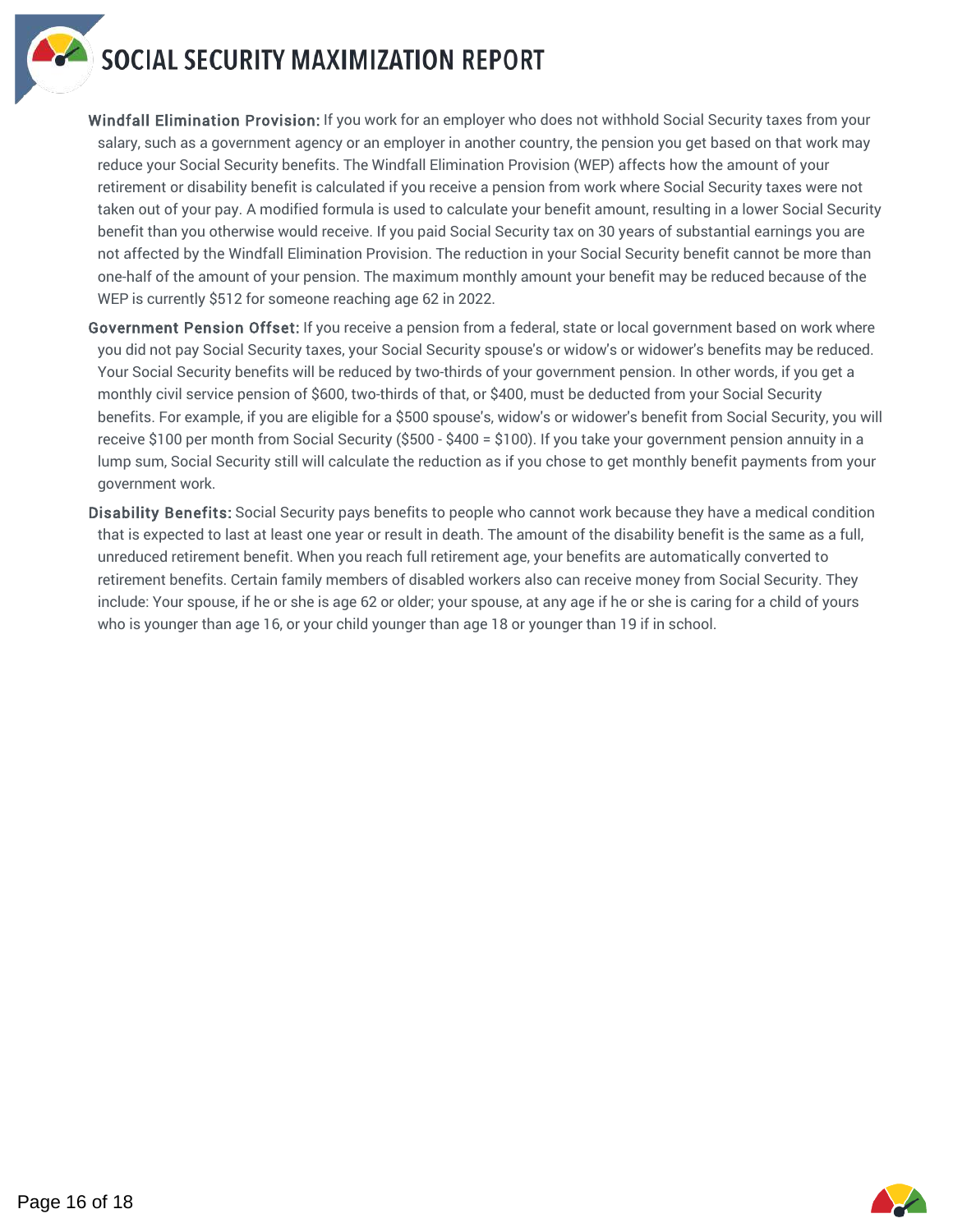#### Disclosures and Definitions

This report is designed to give a hypothetical analysis of how an individual's Social Security will work and the calculations are based on the specific information provided. Information is not intended to provide investment advice. We cannot and do not guarantee their applicability or accuracy in regards to your individual circumstances. The benefit amounts provided in this report are estimates based on information provided at this time. Your actual benefit amount may be different. The benefit amount can differ based on multiple factors such as earnings changes, retirement timeline, and cost of living adjustments.

The Financial Services Professional, KonnexMe, LLC and any information contained herein are not affiliated with or endorsed by the Social Security Administration or any governmental agency.

Any COLA used in this calculator is strictly hypothetical.

The Primary Insurance Amount (PIA) is provided by the client and cannot, in any way, be calculated or provided by KonnexMe, LLC.

#### Important Disclosures

#### Important Disclosures Regarding this Report

This report is conceptual in nature and past performance numbers do not guarantee future results. Past performance is no guarantee of future performance. Diversification and asset allocation does not assure or guarantee better performance and cannot eliminate the risk of loss.

The report is designed to illustrate concepts and all specific product information must be presented with an appropriate company/custodian illustration and should accompany this report. It is important to review and understand each product/investment's features, risks, charges, withdrawal penalties and expenses before making any financial decisions. Consult your Financial Services Professional ("FSP") to determine which products/investments align with your time horizon, risk tolerance and overall financial needs. The FSP is an independent insurance agent, registered representative or investment advisor representative. This report is for informational purposes only and should not be used as a substitute for official account statements or reports, official tax filing documents, insurance company illustration or custodial reports.

This report outlines different options available to the client. This report is not entirely comprehensive. It is intended to address specific objectives, as outlined by the FSP.

The foregoing conceptual report was created for, and at the direction, of the FSP. The FSP is solely responsible for proper licensure and registration to discuss and present the concepts herein. The recommendations and information herein are provided solely and exclusively by the FSP.

The report is based solely upon information obtained from the FSP, and is dependent on complete and accurate information. This report reflects information provided at the time the report was created. The FSP is responsible for submitting third-party documentation when appropriate.

It is the responsibility of the client and FSP to verify all information used in the report. The client is responsible for updating the FSP about any changes in circumstances.

#### Tax Considerations

Any references to income taxes are estimates only and should not be relied upon when completing income tax returns. Tax laws are subject to change and may differ from this analysis and may affect the options and information presented. The sale of appreciated assets may result in current tax liabilities not reflected in this report and may reduce actual investable assets. All income tax calculations are assumed based on the incremental tax rate input. This rate could differ materially given your particular tax perspective. State income taxes are not included in this example. Beginning with age 70 1/2 or age 72, depending on your date of birth, you are required by law to withdraw a certain minimum amount from your IRA each year. After your death your beneficiaries are also required to withdraw a minimum amount from their inherited IRA. The report may not reflect your specific RMD schedule or tax situation. Withdrawals of earnings from certain tax-deferred accounts will be subject to ordinary income tax and, if taken prior to age 59 1/2, may be subject to a 10% federal tax penalty. You should consider your personal investment horizon and income tax bracket, both current and anticipated, when making an investment decision as they make further impact the results.

You should choose your annuity, or investment product, based on its features and benefits and whether you can satisfy the conditions for the features and benefits, not its tax benefits alone. Buying an annuity within an IRA or other tax-deferred plan or account does not give you any additional tax benefits.

#### IRS Circular 230 Notice

As required by U.S. Treasury Regulations, any tax information contained in the report is not provided or intended to be used (and cannot be used) by any taxpayer for the purpose of avoiding penalties that may be imposed under the U.S. Internal Revenue Code.